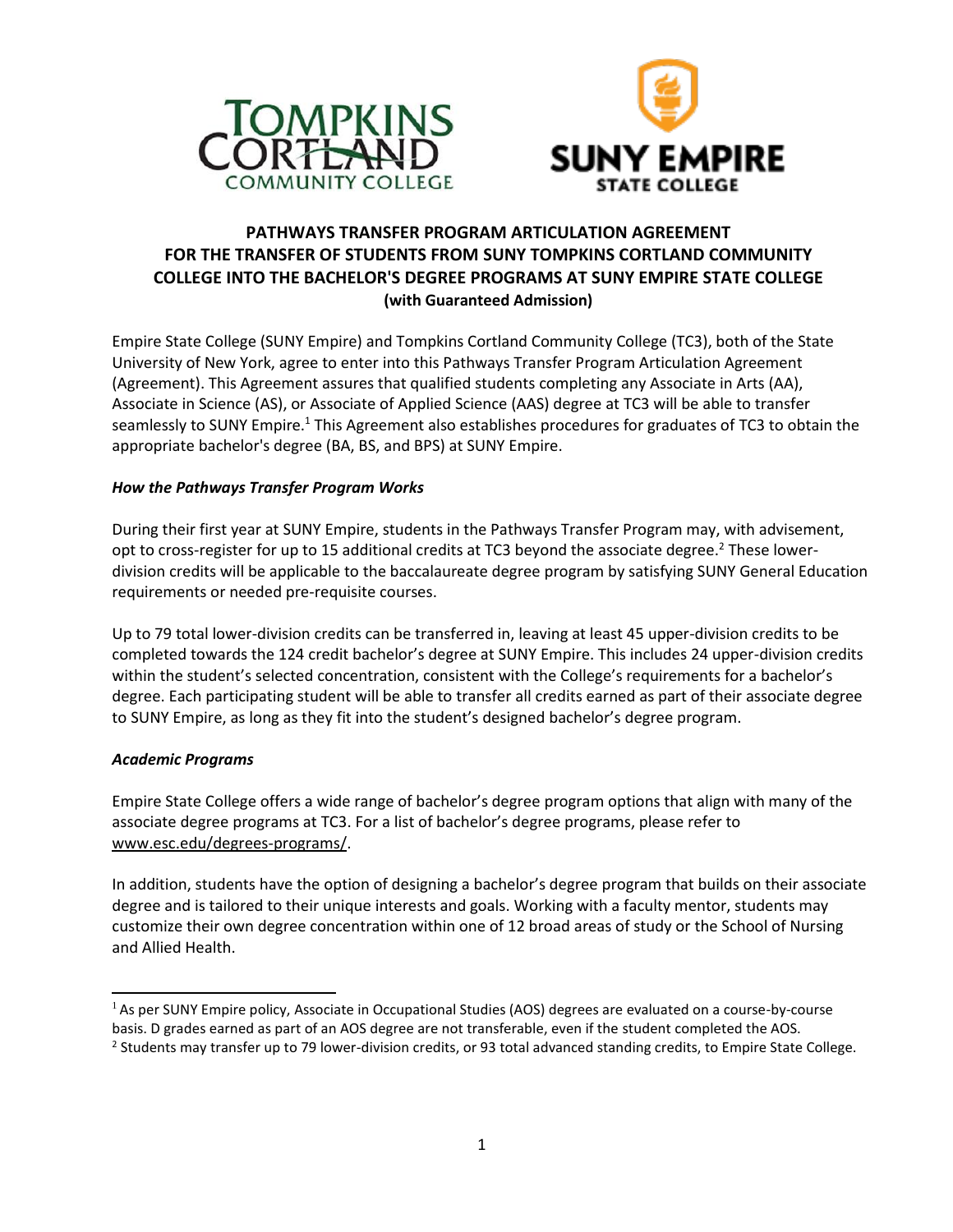Students at Empire State College can earn their degree without having to leave their home community. The flexibility of the educational model allows them to customize their courses to fit around their family, work, and community commitments. Students are able to combine a number of course modalities into their degree program including online courses, independent studies, seminars and small group studies, residencies, and cross-registration at other colleges (with advisement).

# *Benefits for Tompkins Cortland Community College Transfer Students*

Empire State College will provide the following benefits for participating TC3 students:

- Guaranteed admission to a bachelor's degree program
- Waiver of the \$50 admission / orientation fee
- Provision of a one-time \$100 *Better Together* transfer scholarship
- Waiver of the admissions application essay

To be eligible, TC3 transfer students must have completed an associate degree within the last 3 years, or be in (or entering) their final semester of completing an associate degree. $3$ 

A unique application benefits code for interested students to use during the admissions application process will be created by SUNY Empire and provided to appropriate staff at TC3 for distribution. Participants must enter the code upon submission of their online application for admission to receive the benefits. TC3 will make good faith efforts to not make the code publicly available.

# *Benefits for Employees of Tompkins Cortland Community College*

Employees of TC3 may participate in the Pathways Transfer Program and become students at SUNY Empire by way of this Agreement. Employees who already hold an associate degree are eligible for the benefits as listed above for transfer students, regardless of when they received their degree. Further, employees who hold a bachelor's degree and wish to pursue a graduate degree at Empire State College are eligible for the following benefits:

- Waiver of the \$50 graduate admission / orientation fee
- \$100 graduate student scholarship in the first term of matriculated enrollment in the School for Graduate Studies
- A single point of contact at the School for Graduate Studies to guide new students through the admissions, enrollment, and orientation process. As of the signing of this Agreement, the contact person is:

Evan Reese Graduate Outreach and Academic Advisement Coordinator Evan.Reese@esc.edu (800) 847-3000 ext. 2904

For a complete list of graduate level degree and certificate programs offered by Empire State College, or to apply, please go to https:/[/www.esc.edu/graduate-studies/.](http://www.esc.edu/graduate-studies/)

 $3$  Note that this applies only to the completion date of the associate degree, and not when all of the courses within the degree were completed. Please refer to "Guidelines of the Agreement", item #4.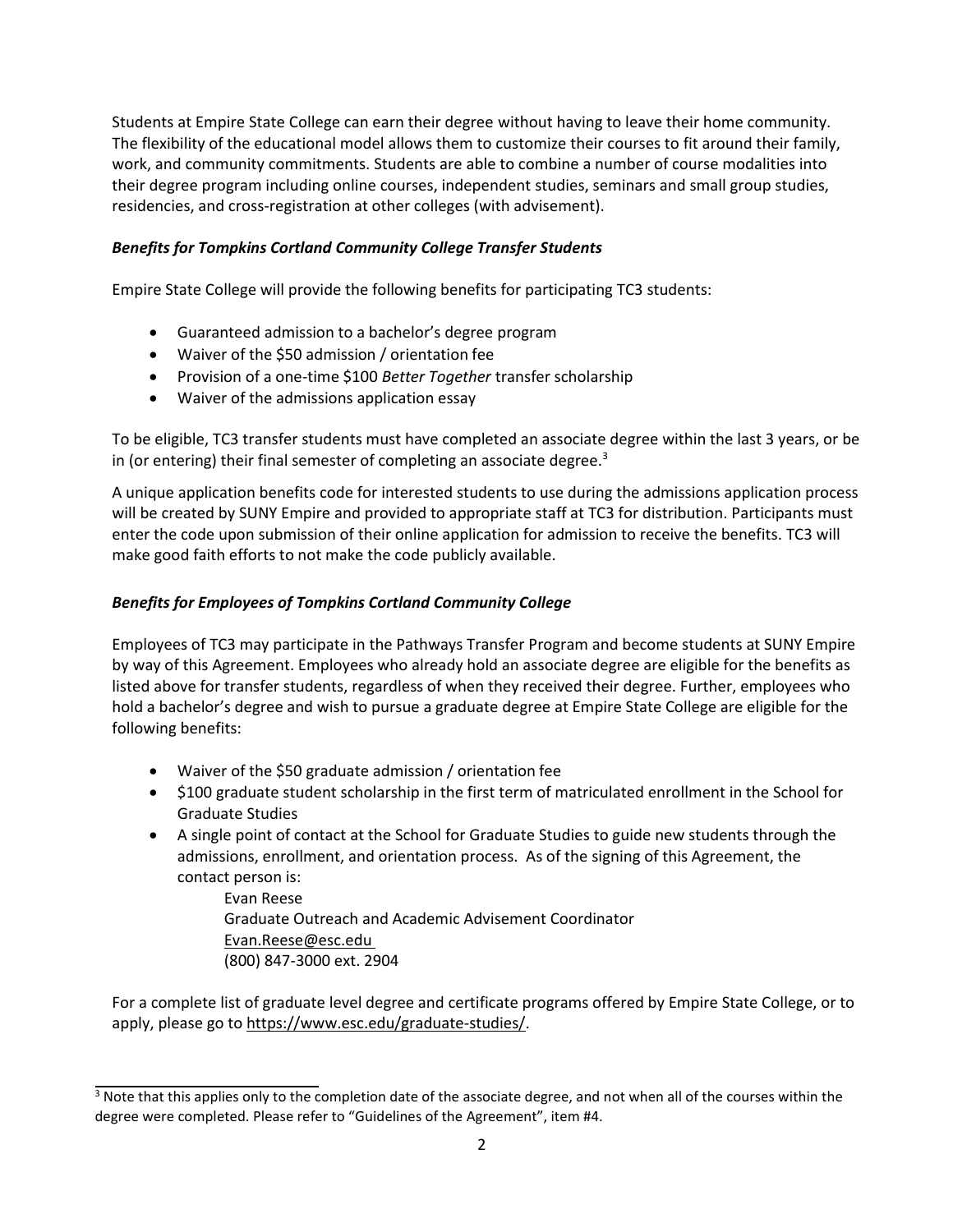# *Benefits for Active Military, Veterans, and Spouses*

Empire State College has a long-standing commitment of supporting active military, veterans, and family members, and enthusiastically pledges to maintain its commitment to provide the following benefits and services to military-aligned students, and as they may be amended from time to time by SUNY Empire:

- Pre-enrollment advising and an Evaluated Education Plan (EEP) with a review of anticipated transfer credits prior to enrollment.
- Waive or otherwise pay on the eligible student(s)' behalf, all mandatory fees for military members (active-duty, guard, reserve, and veterans) along with their spouses. Waived or otherwise covered fees include: orientation fee, college fee, student activity fee, technology fee, health and wellness fee, portfolio (assessment) fee, and program amendment fee.
- Individualized Prior Learning Assessment (iPLA) fees are waived for military members.
- Support military-aligned students through Veterans Affairs (VA) and Tuition Assistance (TA) funding processes.
- Access to SUNY Empire's Office of Veteran and Military Education (OVME) and its dedicated resources to support student success all the way through to degree completion.

# *Terms of the Agreement*

- 1. SUNY Empire agrees, for those students who successfully complete an associate degree (AA, AS, AAS) at TC3 and meet SUNY Empire's admissions requirements, to accept the entire associate degree from TC3 into a bachelor's degree program.<sup>4</sup> SUNY Empire's nursing program is selective and has additional program-specific admission requirements.
- 2. TC3 students have the ability to transfer up to 79 lower-division credits towards a SUNY Empire bachelor's degree, with the remaining 45 credits (of the 124 credit bachelor's degree) to be completed at the upper-division level with SUNY Empire. Upon completion of an associate degree, TC3 students, with appropriate advisement, may complete additional credits up to the 79-credit limit at TC3.
- 3. The maximum amount of advanced standing a student may be granted at SUNY Empire is 93 total credits. This total would include lower and upper-division transcript credits, pre-evaluated credit (such as ACE, NCCRS, or SUNY Empire's Professional Learning Evaluation program), military credits, and individualized prior learning assessment, as long as those credits fit into an approved degree program. Additional details are found in the "Academic Guidelines" section of this Agreement.
- 4. Both TC3 and SUNY Empire agree to give the widest possible publicity to the establishment of this Agreement, such as inclusion of procedures and descriptions in catalogs, bulletins, marketing publications, and webpages. This literature should clearly specify the persons or offices to contact at each institution.
- 5. TC3 agrees to advise interested students, alumni, and faculty advisors of the provisions of this Agreement.
- 6. SUNY Empire will provide pre-enrollment advising and/or information sessions for prospective transfer students on-site and online as appropriate. Further, SUNY Empire will provide outreach to TC3 faculty and staff regarding SUNY Empire information and this Agreement.
- 7. This Agreement becomes effective when all signatures are affixed, as of the date of the last signature, and remains in effect for 5 years, or until one or both institutions deem it necessary to terminate the Agreement. Matters of concern that affect this Agreement should be brought to the

<sup>&</sup>lt;sup>4</sup> As per SUNY Empire policy, Associate in Occupational Studies (AOS) degrees are evaluated on a course-by-course basis.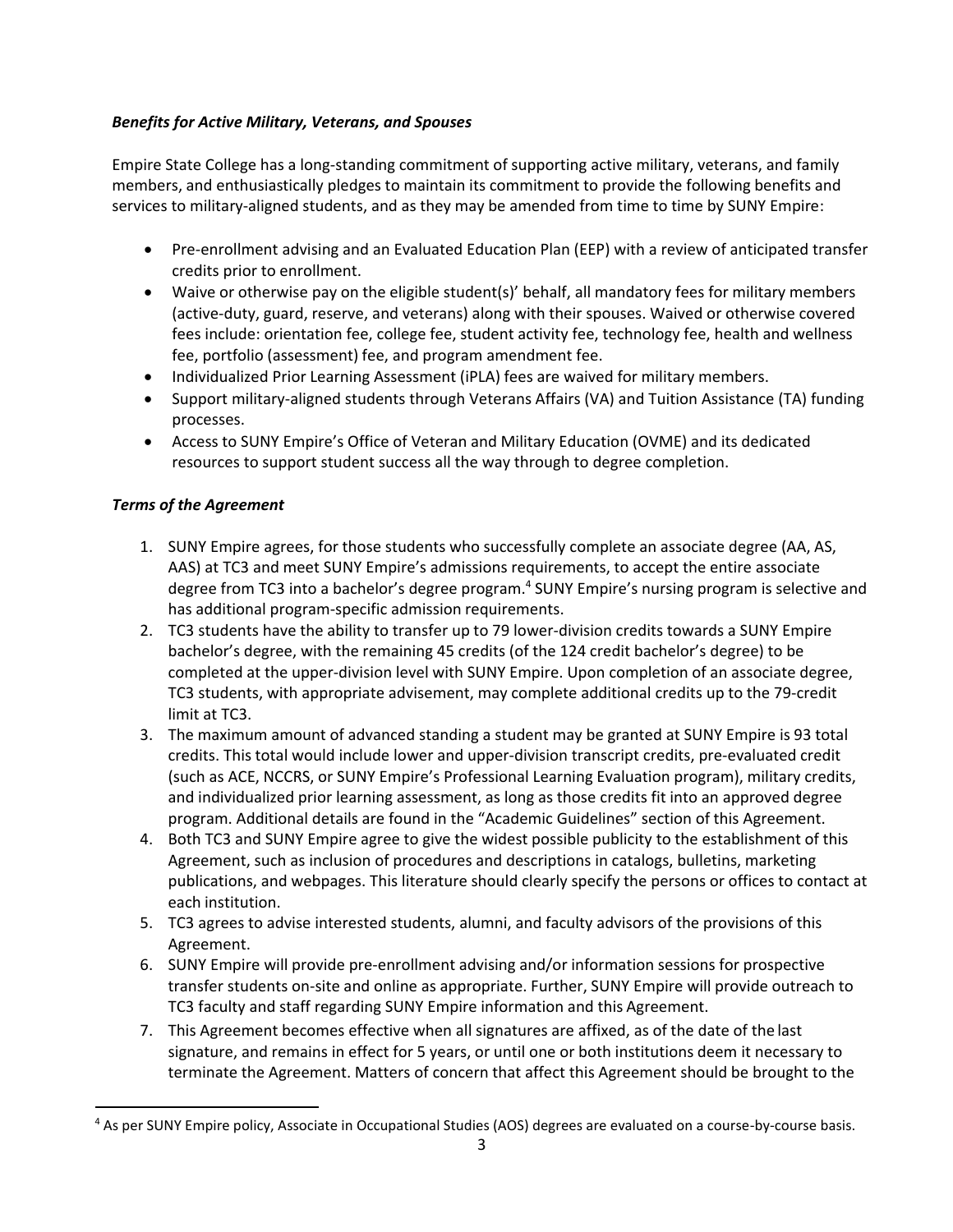attention of the Director of Academic Development in the Office of Partnerships at SUNY Empire, and the Vice President of Academic Affairs at TC3 for discussion and amendments. The Agreement may be amended or renewed by mutual Agreement in writing.

8. Either party may terminate this Agreement with thirty calendar days of advanced notice, in writing, sent via certified mail return receipt requested to:

| <b>Empire State College</b>      | <b>Tompkins Cortland Community College</b>     |  |  |
|----------------------------------|------------------------------------------------|--|--|
| Dr. Brian Goodale                | Dr. Paul Reifenheiser                          |  |  |
| Director of Academic Development | Provost and Vice President of Academic Affairs |  |  |
| 28 Union Avenue                  | 170 North St, P.O. Box 139                     |  |  |
| Saratoga Springs, NY 12866       | Dryden, NY 13053                               |  |  |

- 9. In performing its obligations under this Agreement, each party shall comply with all applicable laws, rules, regulations, institutional policies, and accreditation standards.
- 10. This Agreement is not exclusive to TC3.
- 11. SUNY Empire and TC3 agree that each is acting independently of the other, that they are not a joint venture, and that neither party is an agent of the other.
- 12. This Agreement is not intended to benefit any third party, nor shall any person who is not now or in the future a party hereto be entitled to enforce any of the rights or obligations of a party under this Agreement.
- 13. Both parties acknowledge that this Agreement does not create a partnership as defined by New York Partnership Law, nor is either Party acting as the agent for the other. The parties agree that each is acting independently of the other, in a cooperative collaboration.
- 14. Both Parties acknowledge that activities under this Agreement may require them to have access to the other Party's "Education Records," as that term is defined under the Family Educational Rights and Privacy Act ("FERPA"). The Parties acknowledge that for the purpose of this Agreement, each will be designated as a "school official" with "legitimate educational interest" in the Education Records, as those terms have been defined under FERPA and its implementing regulations, and the Parties agree to abide by the limitations and requirements imposed on school officials. The Parties agree to use the Education Records only for the purpose of fulfilling their duties under this Agreement for their mutual benefit, and will not share such data with or disclose it to any third party except as required by law or as authorized in writing by the Parties. This duty continues indefinitely after termination of the agreement.

## *Guidelines of the Agreement*

- 1. TC3 students who successfully complete associate degree requirements for an AA, AS, or AAS will be able to transfer to SUNY Empire all credits earned for the associate degree, including "D" grades that are part of the completed degree. If a student transfers to SUNY Empire without a completed associate degree, "D" grades are not transferable.
- 2. For a bachelor's degree at SUNY Empire, students must minimally complete 31 upper-division credits in residence towards a 124-credit bachelor's degree (see "Academic Guidelines" section for more details).
- 3. Any courses taken at TC3 beyond the associate degree will be evaluated for transfer separately from the associate degree based on SUNY Empire's advanced standing policies.
- 4. There is no time limitation on transfer credits substantiated by a transcript except in areas where that learning may become outdated, such as in computer technologies and the sciences. Such credits will be evaluated on a course-by-course basis and may not be accepted if it is crucial to the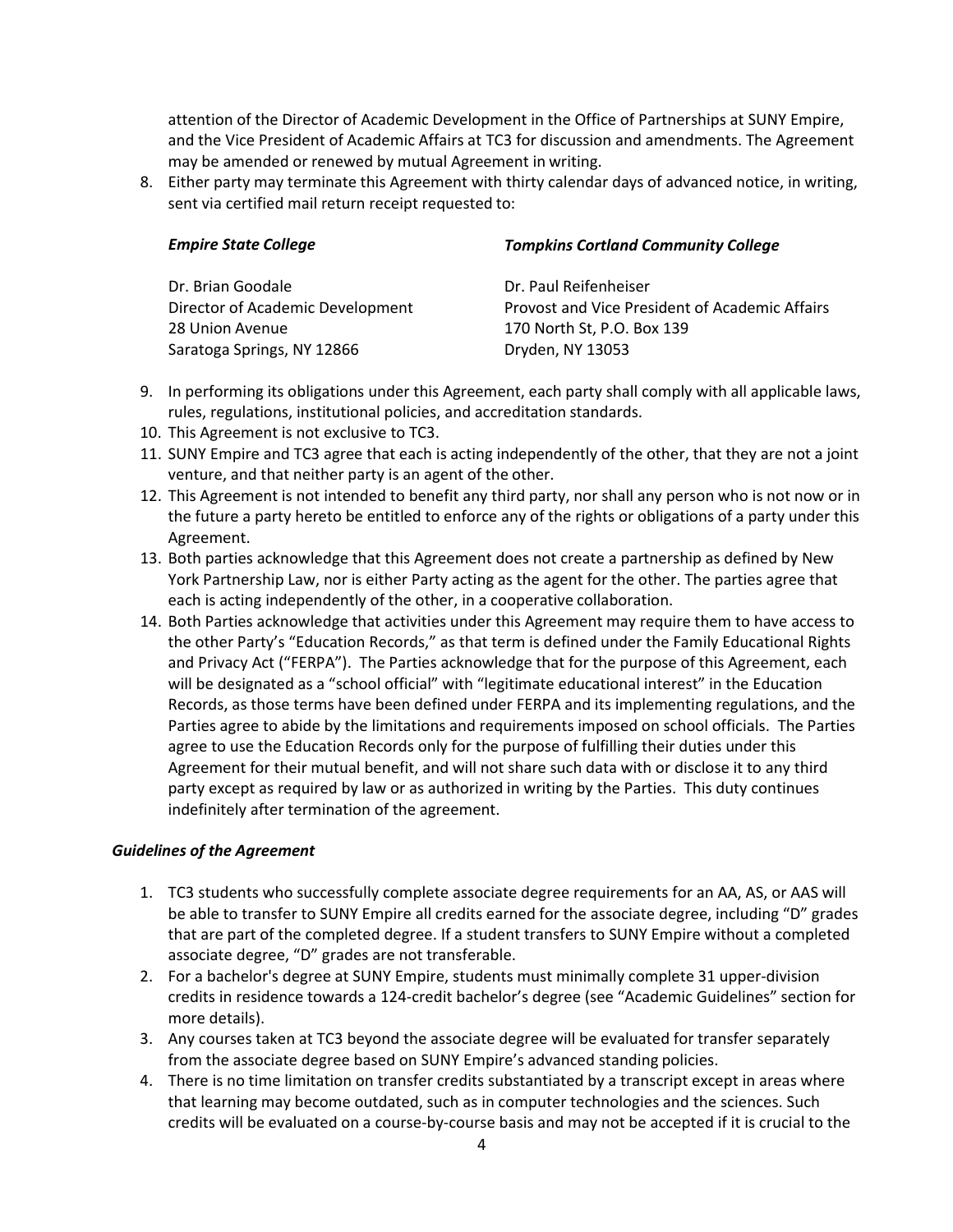structure of a degree program or concentration.

- 5. Students will be given the opportunity to complete all requirements for the bachelor's degree in a closely related area of concentration. For students who have completed associate degrees that are not closely related to the desired bachelor's degree area of study, additional courses maybe required to complete their degrees and, in these cases, transcripts will be evaluated on a course-by-course basis to achieve maximum transferability.
- 6. All students need to complete the application process and meet all admissions criteria before being accepted to SUNY Empire.
- 7. Students may enroll at SUNY Empire on a full-time or part-time basis.
- 8. TC3 will notify SUNY Empire of any substantive changes and/or alterations of its existing program and/or modifications related to accreditation status and/or program registration with registry agencies, if any, within 30 days of initial notification.

## *Academic Guidelines*

At SUNY Empire, students may self-design their bachelor's degree using approved area of study guidelines and the State University of New York (SUNY) and SUNY Empire degree requirements. Students pursuing a degree at SUNY Empire through this Agreement work with an assigned faculty mentor to determine the most appropriate degree for their interests and goals, and how best to apply the advanced standing transfer credits in designing their degree. Students are encouraged to complete the degree planning process as soon as possible after matriculating at SUNY Empire, however, the process must be completed before a student registers for the final 16 credits of their degree program.

| <b>Degree</b> | Total<br><b>Credits</b> | <b>Maximum</b><br>Advanced<br><b>Standing</b><br><b>Credits</b> | <b>Minimum</b><br><b>SUNY Empire</b><br><b>Credits in</b><br><b>Residence</b> | <b>Minimum</b><br><b>Upper-Division</b><br><b>Credits</b> | <b>Minimum Upper-</b><br><b>Division Credits</b><br>in the<br>Concentration | <b>Minimum</b><br><b>Liberal Arts</b><br>and Sciences<br><b>Credits</b> |
|---------------|-------------------------|-----------------------------------------------------------------|-------------------------------------------------------------------------------|-----------------------------------------------------------|-----------------------------------------------------------------------------|-------------------------------------------------------------------------|
| B.A.          | 124                     | 93                                                              | 31                                                                            | 45                                                        | 24                                                                          | 94                                                                      |
| B.S.          | 124                     | 93                                                              | 31                                                                            | 45                                                        | 24                                                                          | 62                                                                      |
| <b>B.S.N.</b> | 124                     | 93                                                              | 31                                                                            | 45                                                        | 40                                                                          | 62                                                                      |
| B.P.S         | 124                     | 93                                                              | 31                                                                            | 45                                                        | 24                                                                          | 32                                                                      |

*Table 1 Empire State College Bachelor's Degree Requirements*

- ❖ Area of Study and Concentration guidelines are used to structure the student's individualized degree program curriculum.
- ❖ To satisfy SUNY General Education requirements, every SUNY Empire bachelor's degree program must include at least 30 credits in seven general education knowledge and skill areas, including the areas of Mathematics and Basic Communication.
- ❖ Every SUNY Empire student must take 4-8 credits in Educational Planning.

Possible sources of additional Advanced Standing Credits:

- Individualized Prior Learning Assessment<sup>5</sup>
- Transcript credit from a regionally accredited college or university
- Standardized exams, such as CLEP or other exams $<sup>6</sup>$ </sup>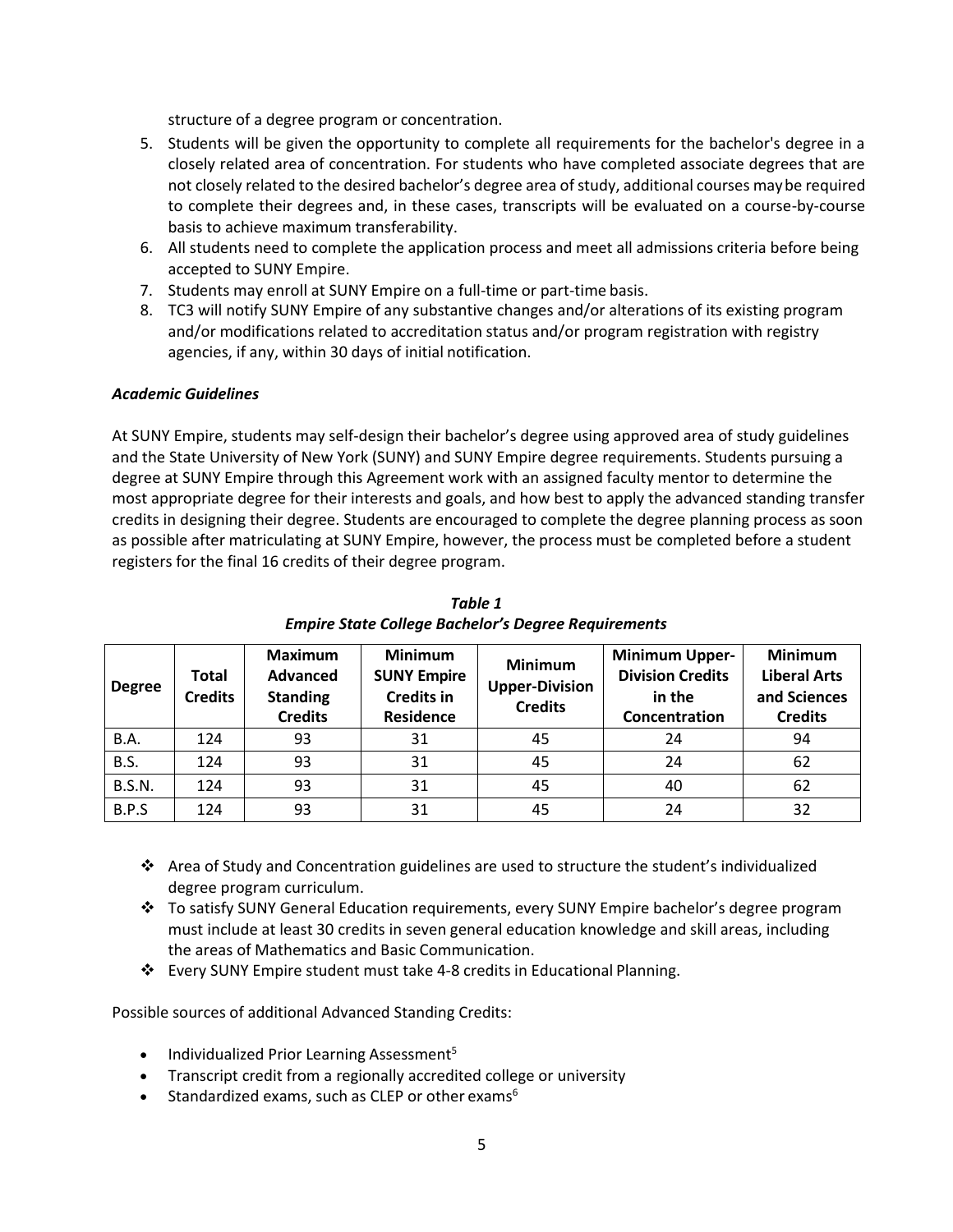<sup>6</sup> https[://www.esc.edu/why-esc/credit-for-prior-learning/](http://www.esc.edu/why-esc/credit-for-prior-learning/) 

- Military credit evaluated by the American Council on Education (ACE)
- Licenses or training evaluated by Empire State College

#### *General Information*

Further information about SUNY Empire may be obtained by calling the Empire State College Student Information Center at (800) 847-3000 ext. 2285 (8:30am-5pm, Monday-Friday).

All transfer students must submit the Empire State College Application for Admission form along with an official transcript of completed course work from all colleges previously attended to the Office of Admissions, Empire State College, 111 West Avenue, Saratoga Springs, NY 12866. These forms can be found at https:/[/www.esc.edu/admissions/.](http://www.esc.edu/admissions/)

#### *For Further Information*

#### *Tompkins Cortland Community College* **Empire State College**

Heather Stevens Laura Jezsik StevenH@tompkinscortland.edu Laura.Jezsik@esc.edu (607) 844-8222 ext. 4246 (585) 224-3269

Coordinator of Transfer Services Coordinator of Recruitment and Outreach

#### *Tuition and Fees*

To learn more about Empire State College's current SUNY tuition and fee schedule, please refer to: https:/[/www.esc.edu/tuition-financial-aid/tuition-rates/.](http://www.esc.edu/tuition-financial-aid/tuition-rates/)

[*SIGNATURE PAGE FOLLOWS*]

<sup>&</sup>lt;sup>5</sup> Individualized Prior Learning Assessment (iPLA) is credit awarded for verifiable college level learning acquired through work, life experience, or independent study